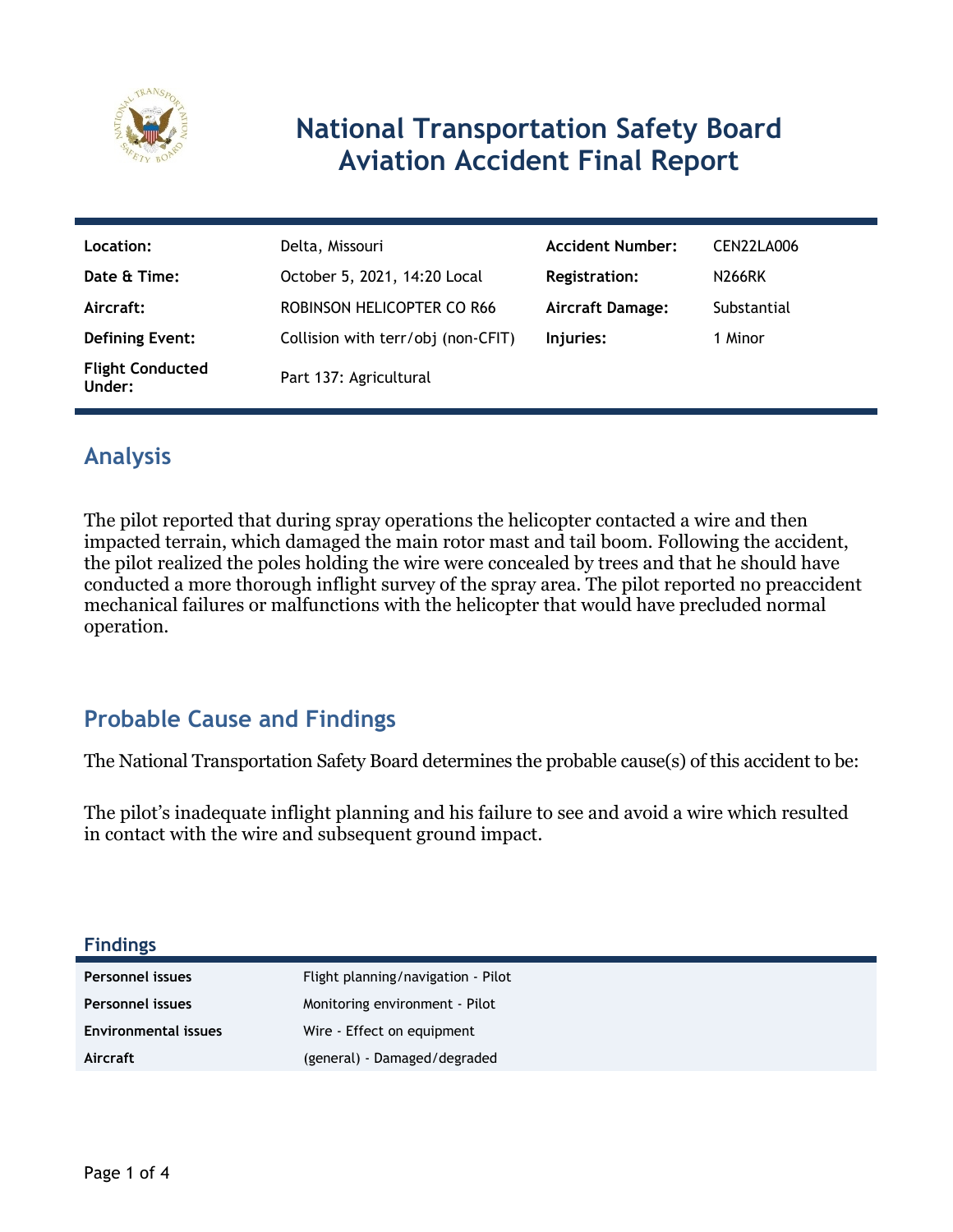## **Factual Information**

#### **History of Flight**

**Maneuvering-low-alt flying** Collision with terr/obj (non-CFIT) (Defining event)

#### **Pilot Information**

| Certificate:                     | Commercial                                                                                                                                                                                                                                         | Age:                              | 25, Male          |
|----------------------------------|----------------------------------------------------------------------------------------------------------------------------------------------------------------------------------------------------------------------------------------------------|-----------------------------------|-------------------|
| Airplane Rating(s):              | None                                                                                                                                                                                                                                               | Seat Occupied:                    | Right             |
| <b>Other Aircraft Rating(s):</b> | Helicopter                                                                                                                                                                                                                                         | <b>Restraint Used:</b>            | 5-point           |
| Instrument Rating(s):            | None                                                                                                                                                                                                                                               | <b>Second Pilot Present:</b>      | No                |
| Instructor Rating(s):            | None                                                                                                                                                                                                                                               | <b>Toxicology Performed:</b>      |                   |
| <b>Medical Certification:</b>    | Class 2 Without<br>waivers/limitations                                                                                                                                                                                                             | Last FAA Medical Exam:            | December 23, 2020 |
| <b>Occupational Pilot:</b>       | Yes                                                                                                                                                                                                                                                | Last Flight Review or Equivalent: | November 20, 2020 |
| <b>Flight Time:</b>              | 2941 hours (Total, all aircraft), 2104 hours (Total, this make and model), 2941 hours (Pilot In<br>Command, all aircraft), 350 hours (Last 90 days, all aircraft), 55 hours (Last 30 days, all<br>aircraft), 0 hours (Last 24 hours, all aircraft) |                                   |                   |

#### **Aircraft and Owner/Operator Information**

| Aircraft Make:                | ROBINSON HELICOPTER CO       | Registration:                            | <b>N266RK</b>               |
|-------------------------------|------------------------------|------------------------------------------|-----------------------------|
| <b>Model/Series:</b>          | R66                          | <b>Aircraft Category:</b>                | Helicopter                  |
| <b>Year of Manufacture:</b>   | 2014                         | <b>Amateur Built:</b>                    |                             |
| Airworthiness Certificate:    | Restricted (Special)         | Serial Number:                           | 0563                        |
| <b>Landing Gear Type:</b>     | <b>Skid</b>                  | Seats:                                   | 5                           |
| Date/Type of Last Inspection: | August 12, 2021 100 hour     | <b>Certified Max Gross Wt.:</b>          | 2700 lbs                    |
| Time Since Last Inspection:   | 23 Hrs                       | Engines:                                 | 1 Turbo shaft               |
| Airframe Total Time:          | 1935 Hrs at time of accident | <b>Engine Manufacturer:</b>              | Rolls-Royce                 |
| ELT:                          | Installed                    | <b>Engine Model/Series:</b>              | RRE-200570                  |
| <b>Registered Owner:</b>      |                              | <b>Rated Power:</b>                      | 300                         |
| Operator:                     |                              | <b>Operating Certificate(s)</b><br>Held: | Agricultural aircraft (137) |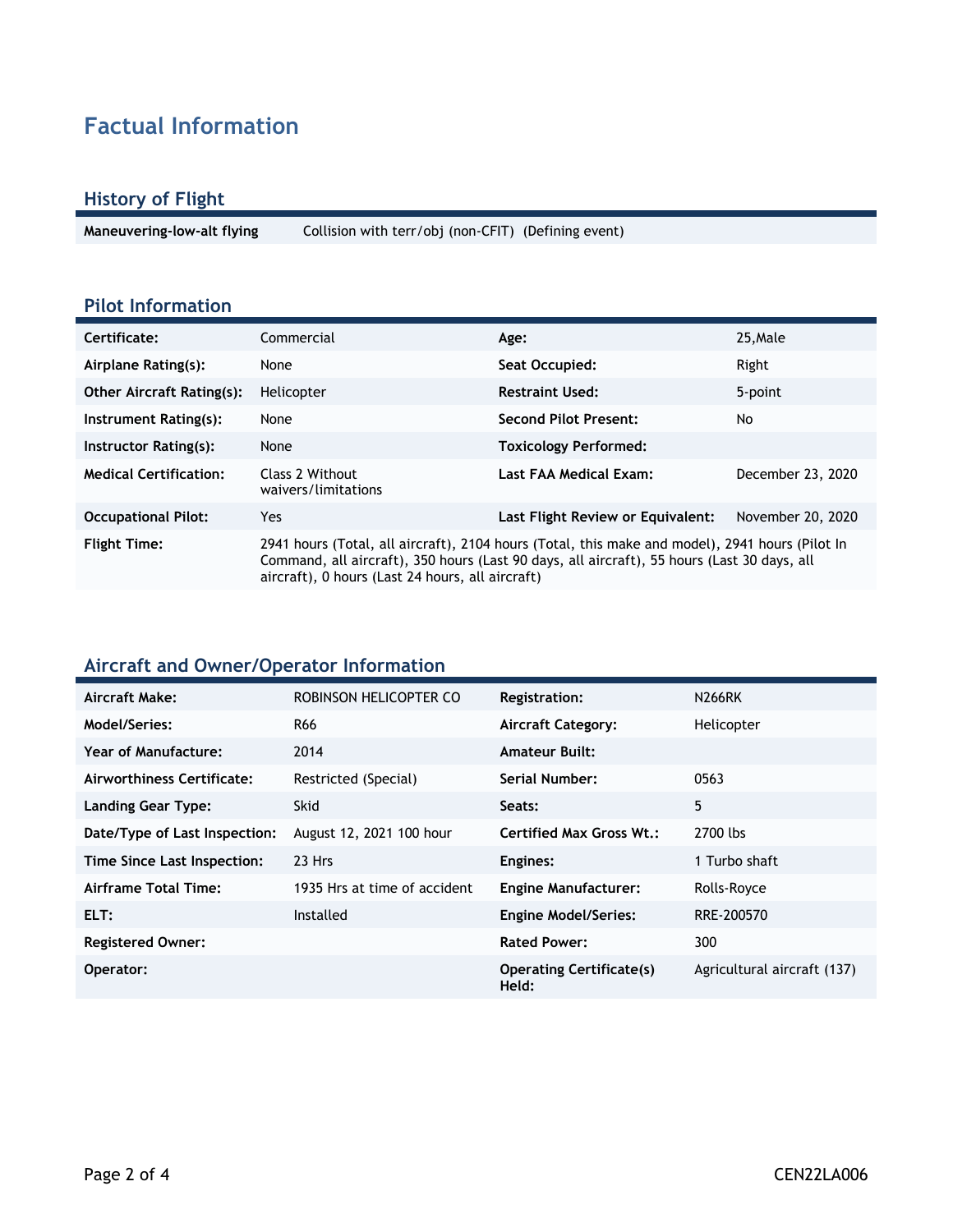### **Meteorological Information and Flight Plan**

| <b>Conditions at Accident Site:</b>     | Visual (VMC)                     | <b>Condition of Light:</b>                     | Day                              |
|-----------------------------------------|----------------------------------|------------------------------------------------|----------------------------------|
| <b>Observation Facility, Elevation:</b> | KCGI, 352 ft msl                 | Distance from Accident Site:                   | 8 Nautical Miles                 |
| <b>Observation Time:</b>                | 13:53 Local                      | <b>Direction from Accident Site:</b>           | 82°                              |
| <b>Lowest Cloud Condition:</b>          | Clear                            | Visibility                                     | 10 miles                         |
| Lowest Ceiling:                         | None                             | Visibility (RVR):                              |                                  |
| Wind Speed/Gusts:                       | 7 knots /                        | <b>Turbulence Type</b><br>Forecast/Actual:     |                                  |
| <b>Wind Direction:</b>                  | $50^{\circ}$                     | <b>Turbulence Severity</b><br>Forecast/Actual: |                                  |
| <b>Altimeter Setting:</b>               | 30.06 inches Hg                  | <b>Temperature/Dew Point:</b>                  | $26^{\circ}$ C / 18 $^{\circ}$ C |
| <b>Precipitation and Obscuration:</b>   | No Obscuration; No Precipitation |                                                |                                  |
| <b>Departure Point:</b>                 | Delta, MO (Priv)                 | Type of Flight Plan Filed:                     | None                             |
| Destination:                            | Delta, MO (Priv)                 | <b>Type of Clearance:</b>                      | None                             |
| <b>Departure Time:</b>                  | 13:55 Local                      | Type of Airspace:                              | Class G                          |

## **Wreckage and Impact Information**

| Crew Injuries:         | 1 Minor | Aircraft Damage:              | Substantial            |
|------------------------|---------|-------------------------------|------------------------|
| Passenger<br>Injuries: |         | <b>Aircraft Fire:</b>         | None                   |
| Ground Injuries:       |         | Aircraft<br><b>Explosion:</b> | None                   |
| Total Injuries:        | 1 Minor | Latitude,<br>Longitude:       | 37.206, -89.74571(est) |

# **Administrative Information**

| Investigator In Charge (IIC):               | Folkerts, Michael                                             |                               |  |
|---------------------------------------------|---------------------------------------------------------------|-------------------------------|--|
| <b>Additional Participating</b><br>Persons: | William Grubb; Flight Standards District Office; St Louis, MO |                               |  |
| <b>Original Publish Date:</b>               | April 29, 2022                                                | <b>Investigation Class: 4</b> |  |
| Note:                                       | The NTSB did not travel to the scene of this accident.        |                               |  |
| <b>Investigation Docket:</b>                | https://data.ntsb.gov/Docket?ProjectID=104056                 |                               |  |